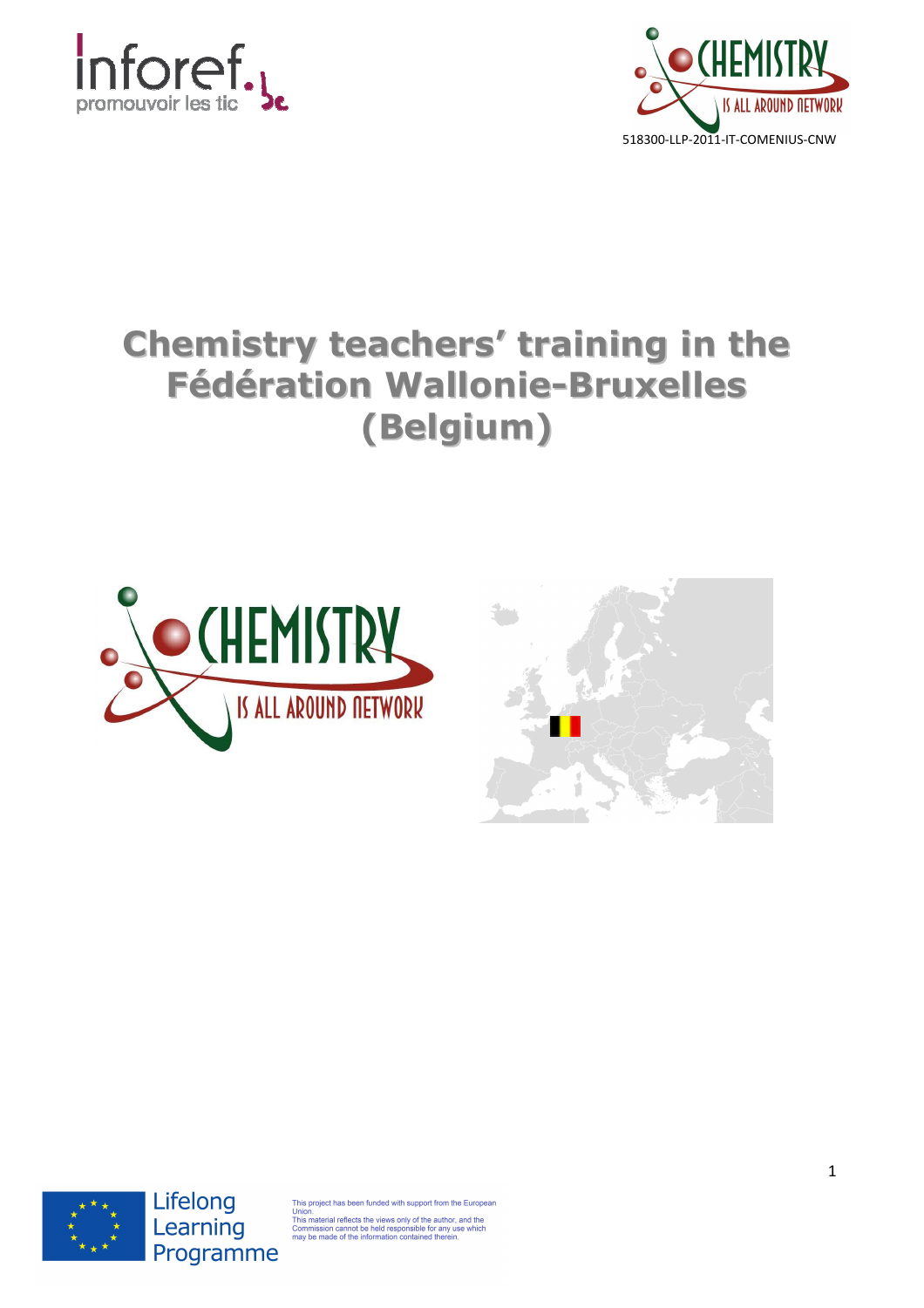



# **CHEMISTRY TEACHERS' TRAINING IN THE FÉDÉRATION WALLONIE-BRUXELLES (BELGIUM)**

#### **ZLATA SELAK & JULIEN KEUTGEN** with contributions from **DIVNA BRAJKOVIC, MYRIAM DE KESEL, BERNARD LEYH, NATHALIE MATTHYS, JEAN-LUC PIECZYNSKI, BERNARD TINANT** INFOREF

(BELGIUM)

INFO@INFOREF.BE

## **Abstract**

In French-speaking Belgium, teachers' initial training is organised in two ways. In both, academic knowledge and professional practice are mixed in variable proportions.

The initial training of primary school (for pupils between 6 and 12 years old) and lower secondary school (12 to 15) teachers is organised in non-university colleges, called in Belgium Hautes Écoles (HE), in a three-year cycle and lead to a bachelor's degree with a professional orientation.

The initial training of upper secondary school teachers (for 15 to 18 year old students) is organised in universities in a five-year cycle and leads to an academic master with a didactic orientation, or in a six-year specialised academic master with extra training.

This division is the source of several problems. A project of structural reform of teachers' initial training is currently under consideration to change the composition of the upper education landscape. The project intends to extend the non-university training cycle in order to harmonise it with university training and to build new frames of reference of skills. All secondary school teachers would therefore be trained in the same way. This approach has to redefine the profession of teacher in its multiple missions: pedagogic, didactic and as a social and cultural partner.

## **1. National Situation on Teacher Training**

In Belgium, education is not a national matter. Belgium is divided in three territorial regions (Brussels, Flanders and Wallonia) and three communities based on the three official languages of the country (Dutch, French and German). Education is the responsibility of communities, in our case the French-speaking Community, officially called "Fédération Wallonie-Bruxelles" (as French is spoken in Wallonia and Brussels). In the Fédération Wallonie-Bruxelles, teacher training depends on the Ministry of Upper Education.

#### **1.1 Initial Teacher Training**

There are two courses of study to become a teacher. They both mix academic knowledge and professional practice in variable proportions:

The régendat (AESI certificate) lasts three years. It takes place in non-university colleges (hautes écoles) and trains primary and lower secondary school teachers (12-15 year students).

The *agrégation* (AESE certificate) is achieved at university after a five (or six)-year training; it is necessary to teach in upper secondary schools (15-18 year students).

## **1.1.1 Lower secondary school teachers' initial training (AESI)**

#### **A. Current organisation**

This initial training is the result of the decree [1] "initial training of primary school teachers and régents" of the  $12<sup>th</sup>$  of December 2000, adapted after the decree [2] "standardisation of upper education in the Fédération Wallonie Bruxelles", commonly called the "Bologna decree", of the  $31<sup>st</sup>$  of March 2004.

Access to initial training is not governed by a competitive exam or by the introduction of a personal dossier; anyone with a secondary school certificate can enter.

The training is organised in a three-year bachelor's degree with professional orientation. It is divided in sections (in our case, pedagogy) and sub-sections (sciences). It associates theory and practice as soon as the

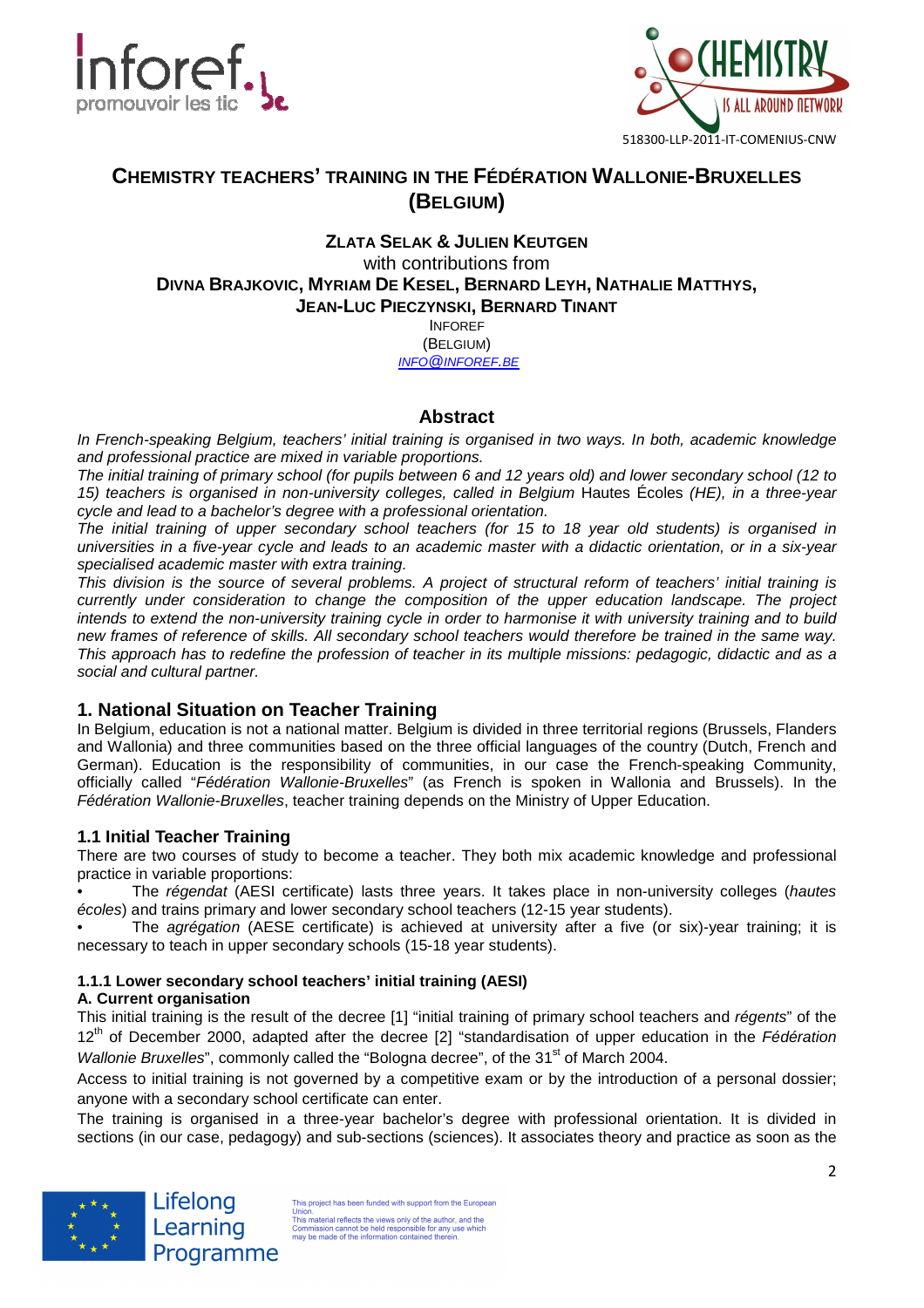



first year: there is a progressive and continuous interaction between academic knowledge, teaching skills, educational skills and supervised professional practice with the "target audience", that is 12 to 15 year old pupils and field teachers.

#### **B. Curriculum**

This description is mainly based on the curricula of two of our partner schools that train teachers; HELMo [3] in Liège and ENCBW [4] in Louvain-la-Neuve. Although there may be some variations in other schools, they can be considered as representative of teacher training in French-speaking Belgium.

The training can be divided in three kinds of activities: common courses to all the sections of the school; specific courses for one section; practical activities in small groups. Courses related to the profession of teacher include educational practices, psychology, sociology, group management, ethics, French language… Science courses are directly related to teaching practices with title such as "Chemistry and didactics"; therefore students simultaneously learn sciences and how to teach sciences. To these courses must be added internships in schools and what is referred to as "practical training workshops" (simulation of a lesson).

At ENCBW, practical training is organised like this: 2 weeks of observation in class and 108 hours of practical training workshop in the first year (BAC 1); 4 weeks of internship and 102 hours of practical training workshop in the second year (BAC 2); 10 weeks of internship, 45 hours of practical training workshop and the final dissertation in the third year (BAC 3). By the end of their training, ENCBW students are supposed to have achieved thirteen skills described by the school organisation as follows:

- 1. Knowledge in social sciences to interpret situations lived in and around the classroom and to better adapt to the school audience.
- 2. Efficient partner relationships with the institution, colleagues and parents.
- 3. Being informed on one's role as a teacher.
- 4. (Inter)Disciplinary knowledge that justifies the educational action.
- 5. Disciplinary didactic that guides the educational action.
- 6. General knowledge to make pupils aware of the cultural world.
- 7. Relation skills related to the profession requirements.
- 8. Ethical aspects related to one's daily practice.
- 9. Team work at school.
- 10. Designing testing, assessing and regulating teaching strategies.
- 11. Critical and autonomous relation to past and future scientific knowledge.
- 12. Planning, managing and assessing various learning situations.
- 13. Reflexive view on one's practice and organising one's continuing training.
- These thirteen skills are divided and organised in six distinct and complementary axes:



Figure 1: Axes and diagram created after the work of Léopold Paquay

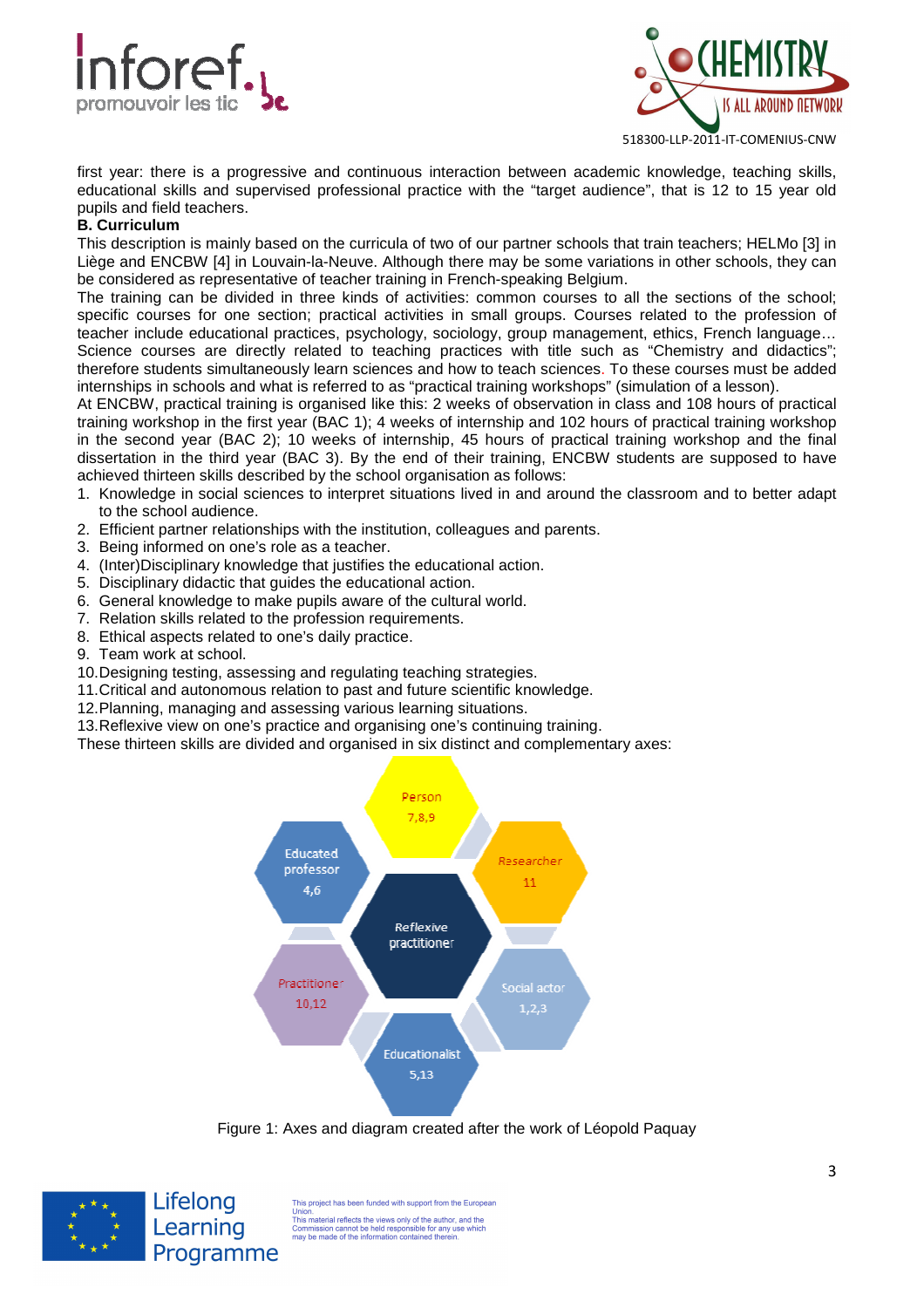



**Person**: to develop relation skills and be able to work in team

**Researcher**: to be informed and stay up to date with scientific knowledge

**Social actor**: to adapt to one's audience and develop good relations with the institution and parents

**Educationalist**: to have didactic skills

**Practitioner:** to plan, carry out and test teaching methods

**Educated professor**: to provide disciplinary and general knowledge

All these skills should lead to a reflexive practitioner.

At HELMo, the number of hours dedicated to practical training workshops is even higher: 161 in BAC1, 120 in BAC2 and 60 in BAC3. The objectives are described as such: "progressively developing, all along the three years, teaching professionalisation by achieving specific skills, professional autonomy and individual and collective responsibility. This professionalisation will be progressively built through various interdisciplinary activities integrating in the training." The targeted skills are the following:

**Observing** various practices, situations and partners in their interactions;

**Conceiving** an activity or sequence aiming at one or more skills related to the curriculum;

**Animating** and **organising** learning activities;

**Analysing** the components of a situation and identifying the right and wrong conditions for learning;

**Justifying** with objective arguments one's educational choices;

**Assessing** through relevant criteria the learning carried out.

Computer technologies are not included in the official curriculum of initial training. However, specific initiatives are taken by schools, including HELMo and ENCBW, to train future teachers to use ICT in class. For instance students can be asked to create a lesson on one given subject using ICT.

Certification is based on assessments by trainers each year during (written, oral and practical) examinations and throughout the year (for internships for instance). At the end of the cycle, an end-of-studies project (the dissertation) is produced and defended by the student.

It must be noted that chemistry is not taught as a separate subject in primary school and during the first cycle of secondary school (the first cycle includes the first and second years, thus 12 to 14 year old students). Biology and physics are always taught in first and second years although the curricula of most networks (i.e. the authority that organises education) contain generic titles such as "sciences" or "scientific training". Chemistry is taught to all students in general education in the second cycle (third and fourth year) and third cycle (fifth and sixth year) cycle. Therefore, regents in science, who teach during the first three years, would only teach chemistry in the third year (14-15 year old students), at a basic level. For this reason, there are less credits and hours dedicated to chemistry than to the other two sciences in our reference schools. To teach in fourth, fifth and sixth year, a university master is necessary.

#### **1.1.2 Upper secondary school teachers' initial training (AESS)**

#### **A. Current organisation**

The universities organise the initial training of upper secondary school teachers according to modes defined by the decree of the  $8<sup>th</sup>$  of February 2001 [5]. The AESS includes at least 300 hours of lessons and teaching internship and is spread on a complete academic year. In reference to the decree called "Missions" [6], it is intended that students have to achieve 13 skills through teaching contents organised on 4 axes:

- 1) achieving sociocultural knowledge;
- 2) achieving socio-affective knowledge;

3) achieving pedagogic knowledge with a scientific approach in 2 parts: integrated didactic transposition and pedagogic training;

4) theory and practice (or know-how) articulation achieved during internships.

The AESS presupposes that the student has mastered the subject and achieved a scientific approach during the disciplinary Master, the great difference with training in AESI (which is centred on pedagogic content). 300 hours are meant to compensate the absence of pedagogic and didactic training from the curriculum of the disciplinary Master.

Since the "Bologna decree" [2] of the 31<sup>st</sup> of March 2004, pedagogic training has been integrated in the curriculum of the Master (didactic orientation). Thus, there are currently two ways to achieve the AESS: either the Master with a didactic orientation (in two years, following the three-year baccalaureate) or a master (or certification equivalent to the master) with another orientation (disciplinary, for instance) followed by an additional year with 30 AESS credits (therefore six years in total). It must be pointed out that the proportion of students in either way varies a lot according to the subjects but most programme managers agree that

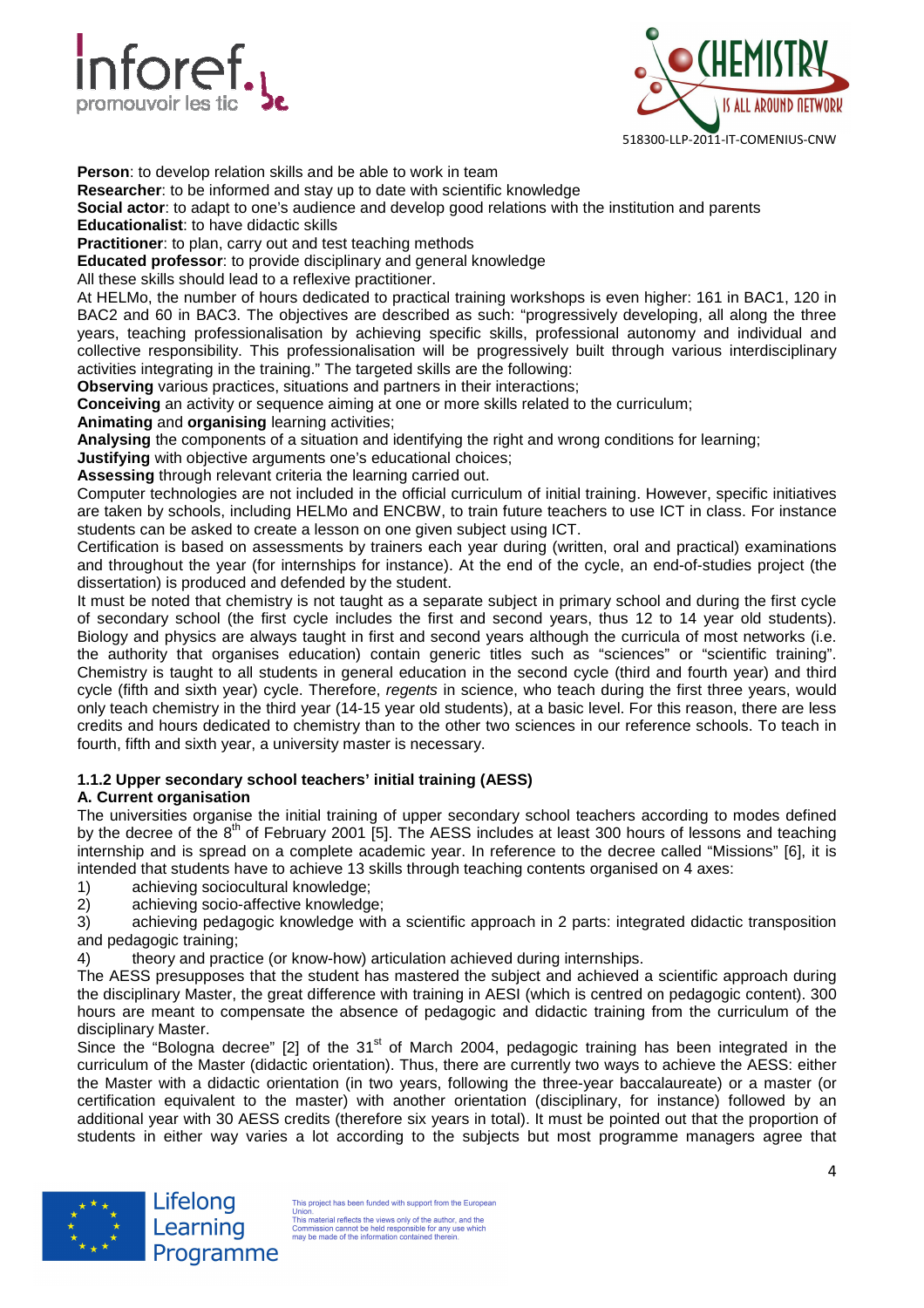



masters with a didactic orientation are not as successful as expected regarding the number and quality of students.

#### **B. Curriculum**

The future chemistry teacher starts with three-year bachelor studies in chemical sciences. The first year includes lessons of general chemistry along with other sciences (biology, mathematics…). During the next two years, the chemistry lessons are divided in several sub-sections (physical chemistry, organic chemistry, environmental chemistry…). Computer lessons may be taken as an option.

When they choose the master with a didactic orientation, students have not only lessons in various branches of chemistry, but also in chemistry didactics. The master also includes courses that are not specific to sciences; such courses are related to education and are common to all the masters with a didactic orientation, whatever the subject. Among these are courses of pedagogy, interdisciplinary approach, professional ethics, education sociology, school institutions… Their importance varies according to the university; courses of this kind are more numerous at the University of Liège than at the Catholic University of Louvain (the two most important universities in Wallonia and our partners in this project). Seminars, on-site observation periods, internships and the final dissertation are also part of the didactic master. Chemistry didactics is taught along with biology, as those two subjects are often taught by a same teacher in secondary school. The future teacher will also take a third discipline as a minor option, which in most cases will be physics.

During the AESS, students are trained to create interdisciplinary lesson sequences in natural sciences using active learning and centred on the acquisition of skills. These sequences are created by small groups (three or four students), are based on secondary school curricula and aim to be as close as possible to the reality they will experience as teachers. The chosen topic is related to daily life so as to be motivating. The future teacher will also devise experiments and the prerequisites, produce documents for students and teachers and create concept maps. During such activities, at the University of Louvain, students make two posters, one to present the problem situation and one to restructure the workshop. This workshop is presented during the yearly science event "Printemps des Sciences" [7]. Each group thus has to think about how sciences are built and experiment the teaching sequence they created. These teaching sequences are presented to upper secondary school classes. Around sixty sequences have been created so far, all of them tested before around a hundred students. Most of them can be applied in class, with simple material.

Concretely, the underlying concepts and skills worked on are the following:

- Analysing and mastering secondary school curriculum contents.
- Comparatively analysing textbooks in terms of methodology and contents.
- Competences, interdisciplinarity, prerequisites, preconceptions, problem situations and concept maps.
- Preparing a lesson in a constructivist way.
- Producing didactic documents for various audiences (students and teachers).
- Making posters.
- Devising and preparing a laboratory (experimental protocol, material…) that brings a solution to the problem.
- Learning how to work in group.

Lifelong

Learning

Programme

• Public presentation, young people groups animation and management.

Along with the theoretical and practical lessons, the AESS includes seminars, conferences and internships. Together, they aim to 1) understand and analyse the school institution, its framework and actors; 2) conceive, structure, plan, manage and assess teaching-learning situations; 3) think about one's teaching practices and their context. The internship is assessed according to four axes: mastering the disciplinary content and the French language; teaching skills, related to the disciplines taught; educational skills; metacognitive skills.

At the University of Liège, a strong emphasis (15 ECTS out of the total number of 30 ECTS) has been put on the didactics of the specialisation field, in our case, chemistry. The other courses are the following: General didactics (4 ECTS); Analysis of scholar institutions and key-players, educational policies (1 ECTS); Elements of sociology of education (1 ECTS); Media education (1 ECTS); Interdisciplinary seminar (1 ECTS); Professional ethics and training to neutrality and citizenship (2 ECTS); Educational Psychology of adolescents and young adults (2 ECTS); Understanding and managing the diversity of public schools (3 ECTS).

The major aspects emphasised in the specialised chemistry didactics course (including practical exercises) are described below. Most of this information has been borrowed from the website of the University of Liège [8], where additional details are available. This course strongly favours an active participation of the students. Some of the teaching activities are organised in common for the future chemistry, biology and physics teachers to encourage a team-oriented attitude among the science professors. The main activities organised within the framework of the "Didactics of chemistry" course are as follows.

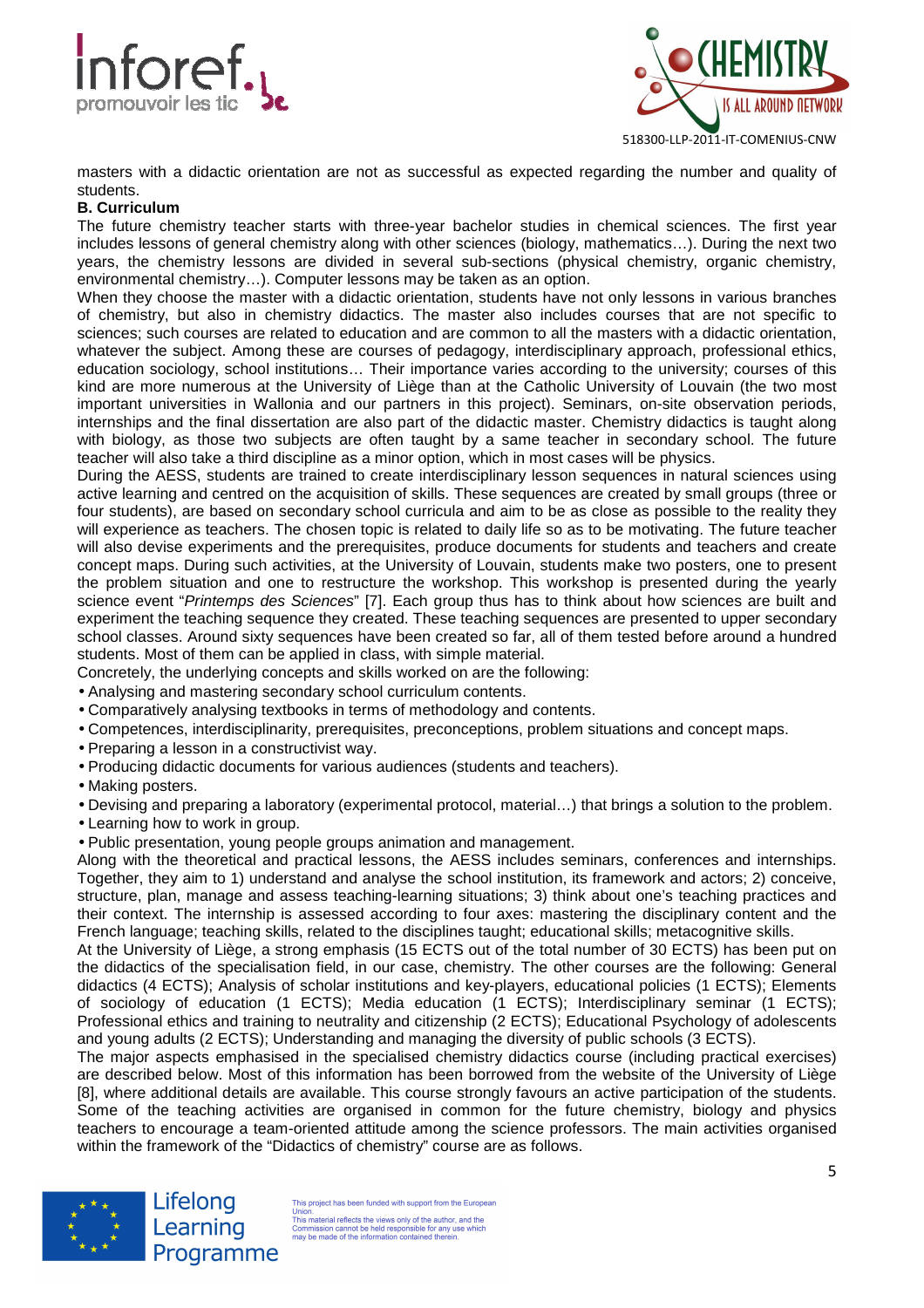



- Presentation of the legal framework of secondary school education in French-speaking Belgium: competence-based pedagogy;
- Presentation of the organisation of the secondary school educational system in French-speaking Belgium; the future teachers have the opportunity to meet science inspectors and secondary school directors;
- Analysis of secondary school chemistry curricula;
- Elements of didactics: students' motivation and preconceptions, teaching and learning approaches, didactical transposition ...;
- Preparation for the teaching practicums: organisation of small-scale teaching exercises;
- Safety and hygiene in science classrooms and laboratories;
- Development of an experiment-based teaching approach: 4<sup>th</sup>, 5<sup>th</sup>, and 6<sup>th</sup> year's curriculum of the secondary school, electrochemistry, organic chemistry;
- Didactical analysis of selected aspects of the curriculum: The discovery of the atomic structure The chemical bond – Redox reactions and electrochemistry – Organic Chemistry;
- Methods for the assessment of competences;
- Efficient use of computer tools in a chemistry classroom, including interactive whiteboards;
- Numerical problem-solving methodology;
- Introduction to epistemology: understanding the characteristics of the scientific method, the relationships with other disciplines, promoting ethical aspects.

The students are in charge of teaching practicums (40 hours) during which they teach in secondary school classes under the supervision of experienced teachers. In addition to chemistry, they also teach a limited number of biology lessons. 8 hours must be taught in technical qualification classes or in professional classes. Reflexive practices are organised on an individual basis when the members of the chemistry didactics group come to assess a lesson in a school, and for the whole group of students at the end of each practicum period. The critical analysis included in the practicum report is an important part of the reflexive practices. The future chemistry teachers must also participate in a few school activities taking place outside the traditional classroom environment: accompanying pupils to scientific events, meeting the parents.

#### **1.2 In-service Teacher Training**

Every secondary school in the Fédération Wallonie-Bruxelles is attached to one of the four networks: the network organised by the FWB, the networks of provinces and municipalities, the so-called denominational free network (mainly Catholic education, the organisation is called SeGEC) and the non-denominational free network (private education). Each network works in its own way but is subsidised by the FWB, provided that it respects a series of injunctions. The institution that provides in-service training depends on the network. There are various possibilities of in-service training for teachers:

- **Training**. Any staff member has to take three days (only) of training each year, divided between one day organised by a public benefit organisation, IFC (Institut de Formation en cours de Carrière – In-service Training Institute, of which INFOREF is a partner recognised as a training organisation), two days organised by the network and/or the school. The subject is not imposed; teachers can choose any training offer in a catalogue (disciplinary content, teaching skills, ICT…).
- **Asking support from educational advisors**. The request can be issued by a team of teachers, the headmaster, or be required after an inspection. Particular attention is paid to new teachers. Several organisations guide them while they are settling in the work.
- **Participating in working groups**. On the initiative of universities, schools or private individuals, teachers meet and discuss a given topic to share professional practices, ideas and experience.
- **Participating in coaching sessions**. Universities organise sessions to update knowledge.
- **Working together with "Advanced Technology Centres"**. These centres offer schools to train teachers and students to use material that is too expensive for schools to purchase (e.g.: industrial material, ICT).
- **Consulting the Internet**. Agrégations and teachers associations work to create innovative lesson sequences, computer animations, spectacular experiments, and gather their information together on websites known to the teachers.

More specifically for chemistry teachers, the following initiatives can be mentioned:

The biology and chemistry didactics groups at the University of Liège organise in 2013-2014, within the framework of the IFC Institute, a common two-day training session for experienced science teachers focussing on how to optimise the supervision of the practicums of future teachers during their pre-service training.

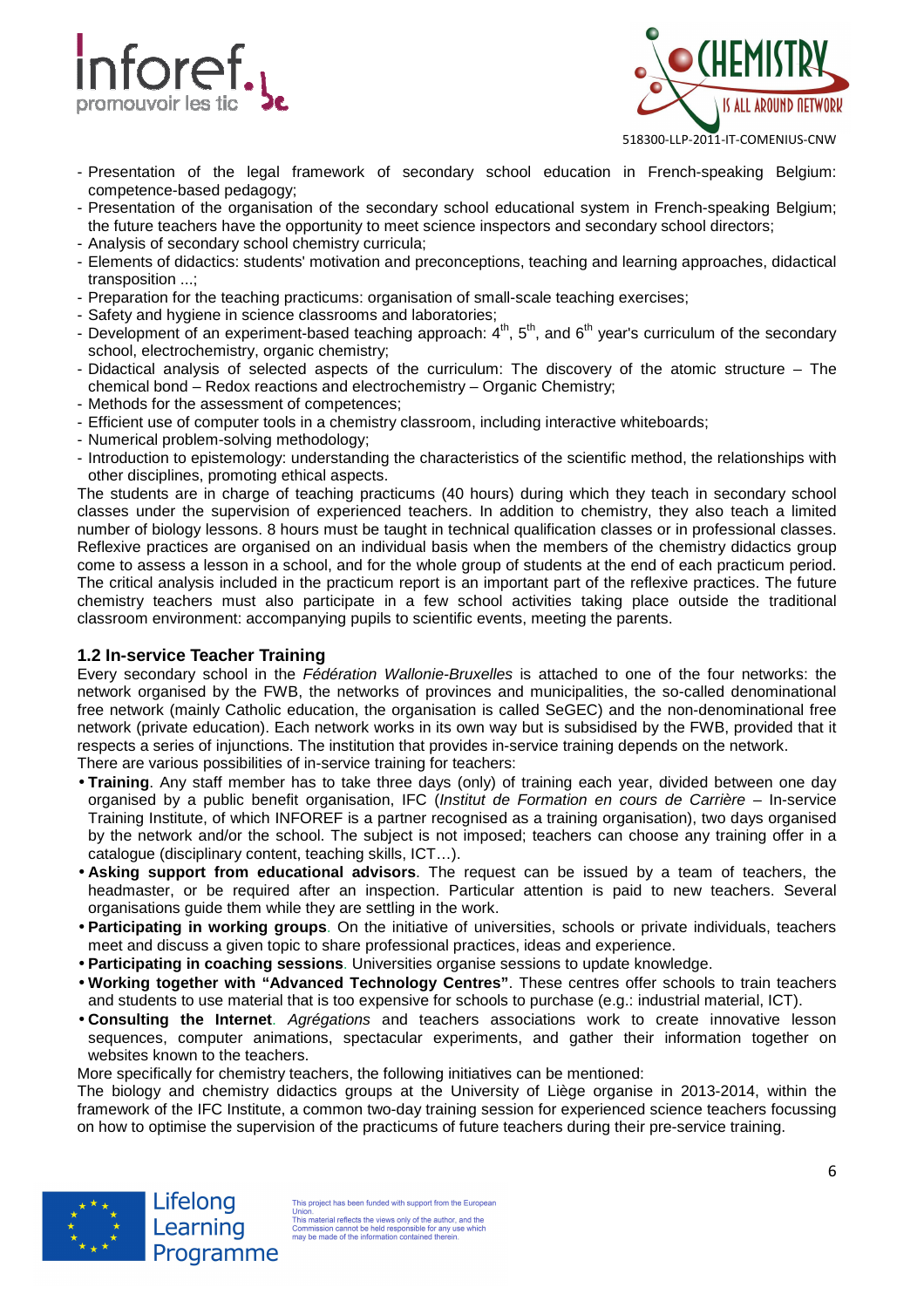



One introductory conference to the "Printemps des Sciences" is organised on a yearly basis on a Wednesday afternoon (when schools are closed) in February. It is intended for secondary school teachers and for students in science didactics. It consists of two or three lectures given by university specialists but at an adapted level, on themes that can be addressed in secondary school classes and that favour an interdisciplinary approach. Themes of the previous years include: "heavy rain and flood: how can we limit the damage?", "rare-earth metals", "the evolution of matter", "extreme temperatures" etc.

The "Groupe transition" of the University of Liège, in which the chemistry didactics group participates, has developed a website [9] covering basic chemistry knowledge. Its purpose is to help students make a smooth transition from secondary school to higher education.

### **2. Assessment of the National Training of Science Teachers**

A number of strengths and weaknesses are pointed out by teacher trainers of the courses of study.

## **Strengths and weaknesses of AESI**

The analysis of the organisation of AESI comes from two studies [10] [11] **Strengths** 

- Permanent and progressive interaction between academic knowledge and professional reality (professional training workshops, internships, practical training professor);
- closeness between trainers and students and multidisciplinary team work;
- accessibility to training for a great number of applicants with a CESS (or equivalent);
- recognition of a teacher identity through common lessons between courses of study and identical titles in program schedules.
- A partner commenting on the Belgian paper on teacher training [12] pointed out this course of study is better suited than the AESS, as it is more focussed on teaching.

#### **Weaknesses**

- Organisational and institutional difficulties: recruitment of practical training supervisors and their observation in the classroom, recruitment of trainers with experience in compulsory education; recruitment of internship supervisors;
- Strains between trainers, students and internship supervisors because of different demands;
- Students that are too quickly considered to be in a professional situation during internships while they are still in training;
- Very dense training programmes that leave little room for students' hindsight (around a third more load than other teachings in HE);
- Certain new lessons given in a lecture hall do not make the theory-practice articulation easy;
- Applicants who join the training with a low level in basic subjects and motivations that are unsuited to the requirements of the profession of teacher;
- The establishment of residual credits (credits failed in the previous year) seems to make students' participation to the classes more difficult and merely delay failure or leaving.

#### **Strengths and weaknesses of AESS**

**Weaknesses** 

- In Belgium, the university is not vocational. It provides knowledge but does not aim to offer masters with professional orientation, which the didactic orientation should be.
- The time dedicated to training compared to the number of credits (30) is greatly insufficient.
- The articulation of activities and the lack of coordination within the programmes of masters with a didactic orientation is very difficult, particularly regarding the internships and the dissertation that take place in parallel, which causes some problem of time management.
- Students hesitate to choose the didactic orientation because it is considered as more demanding, and because they fear they would have gaps in scientific content in case they turned afterwards towards the PhD.
- The didactic dissertation is not always recognised as a "real dissertation", which, some consider, should be oriented towards research.
- Connecting theory and practice is difficult for certain lessons given in large lecture halls.
- Students in the post-master AESS are particular and heterogeneous. They include many people who resume studies and often do not master subjects among other because their Master, or even Licence (as the Master was called before the Bologna reform), dates from a long time.



Lifelong Learning Programme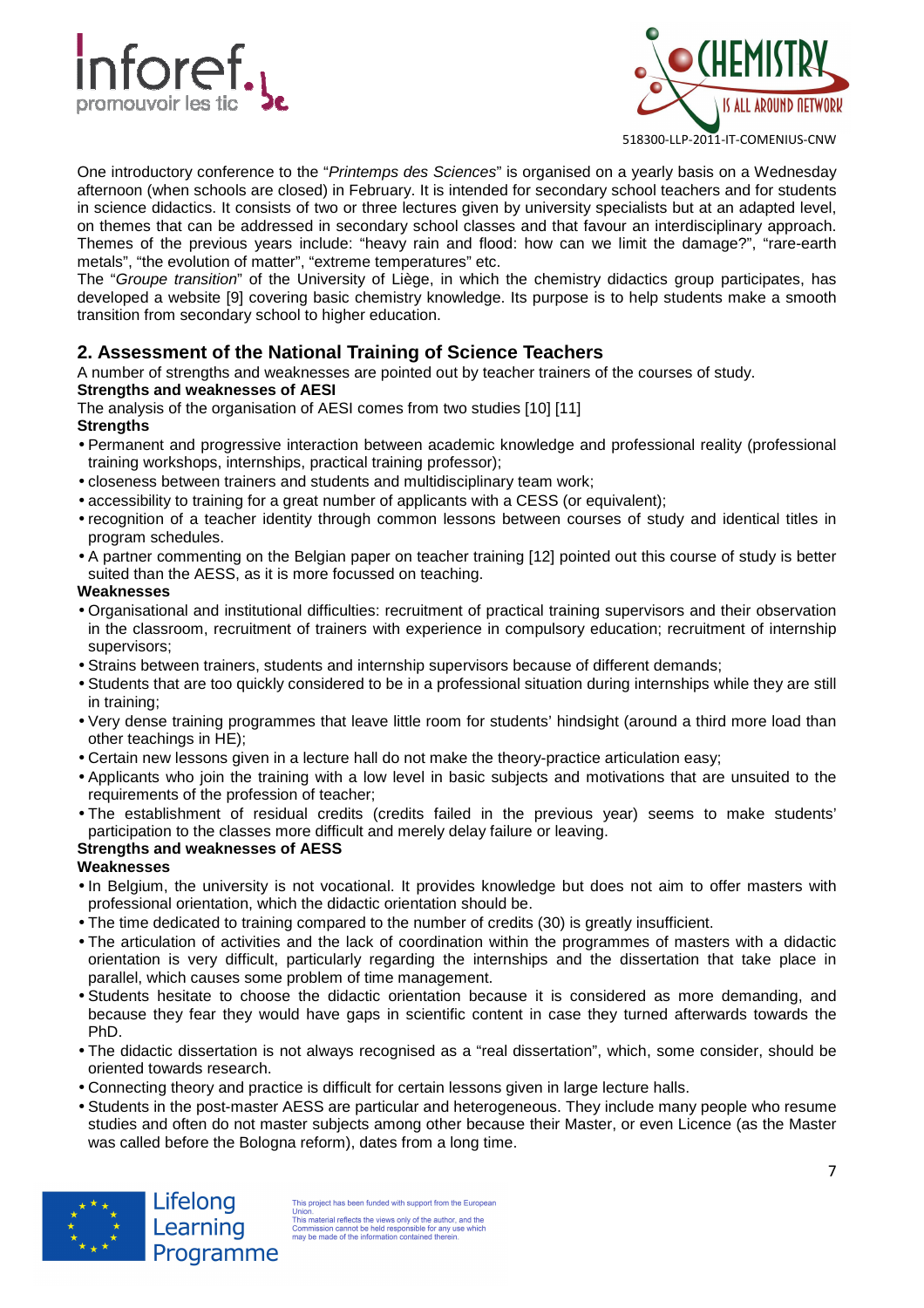



#### **Strengths**

- Students in the Master as well as people who resume studies can obtain the *agrégation* in one year. For these, there is a certain flexibility regarding their second cycle degree allowing their dossier to be accepted by the faculty (civil engineers may start the *agrégation* in physics or graduate veterinaries start the AESS in biology for instance).
- Certain universities used the freedom left in the programmes to propose major/minor forms (major in the same subject as the master, minor in a related subject or of particular interest for the student). This opening has been introduced to take the field reality into account, namely that many science teachers have to teach the three subjects: biology, chemistry and physics, including sometimes in the third cycle (16 to 18).
- Several collaborations between the actors concerned (experienced field teachers, inspectors, educational advisors…) have been established thanks to the Bologna reform.
- The audience of AESS has become varied: students in Master mix with more mature people who are resuming studies sometimes after fifteen years in a profession of the private sector; their second cycle training are varied: chemists, biologists interact with bio-engineers, graduates in biomedical sciences or in pharmacy for instance. There is a great variety, but it is also the source of difficulties precisely related to the heterogeneity of the group.

#### **Considered ideas for improvement: a common initial training with a professional orientation based on scientific, educational and teaching components.**

It would seem useful that all the teachers who teach sciences in any six years of secondary school had a same training. It would involve a common training during the first three years (subject-based bachelor's degree) based on the learning of one major science and other minor ones. The two years of master would be based on the educational and teaching aspects of the training (with variations according to the audience the student intends to teach to). Therefore, current AESI students would better master the subjects they will teach and current master students be better trained in educational aspects.

An evaluation of teachers' initial training was carried out in 2011-2012 (inserted in the publication database [13]). It is the base of a reform that should be applied next year. The harmonisation of teacher training will be one of the results of this reform. Continuing training will also take place in a stricter framework than it does now (see Chapter 1.2). Here are the latest (June 2013) details we have about the reform. They come from guidelines [14] of the Ministry of Education.

The project decree intends to create an Academy of Research and Upper Education. This academy would oversee five poles, centred on the five French-speaking universities (Brussels, Liège, Louvain, Mons and Namur) around which would gravitate the other upper schools ("hautes écoles"). The organisation of the studies and the status of the student will also be modified.

To meet the requirements of the profession, the initial training of primary and lower secondary school teachers will be extended to five years. Their cooperation with practicing teachers will be reinforced. The reform will be carried out following three axes:

- 1. **Progressive reinforcement** of the initial training of all teachers and of the initial and continuing training of teacher trainers.
- 2. **Updating or even redefining the contents** of the initial training in order to contribute to a fairer and more democratic school and to better take into account the social and institutional context and the working conditions in schools and training centres.
- 3. **A new organisation** of the initial training that associates the initial training of teachers and the initial and continuing training of their trainers in coherence with the education system and the reform of upper education.

The measures that will be carried out will be based on one or more of the following transversal principles:

**Principle 1: More information for a better guidance**. Informing on the profession of teacher, highlighting it in order to bring students to train as teachers.

**Principle 2: A more demanding initial training**. Improving the training making it more demanding, with reviewed contents in order to contain all the necessary elements of a basic training, whatever the path chosen by the student.

**Principle 3: A stronger continuity between the initial training and in-service training**. The initial training and continuing training should be connected as soon as the teacher starts working.

**Principle 4: Federating existing resources**. Taking advantage of the specific expertise and skills of people, productions, scientific research, common tools and supports.

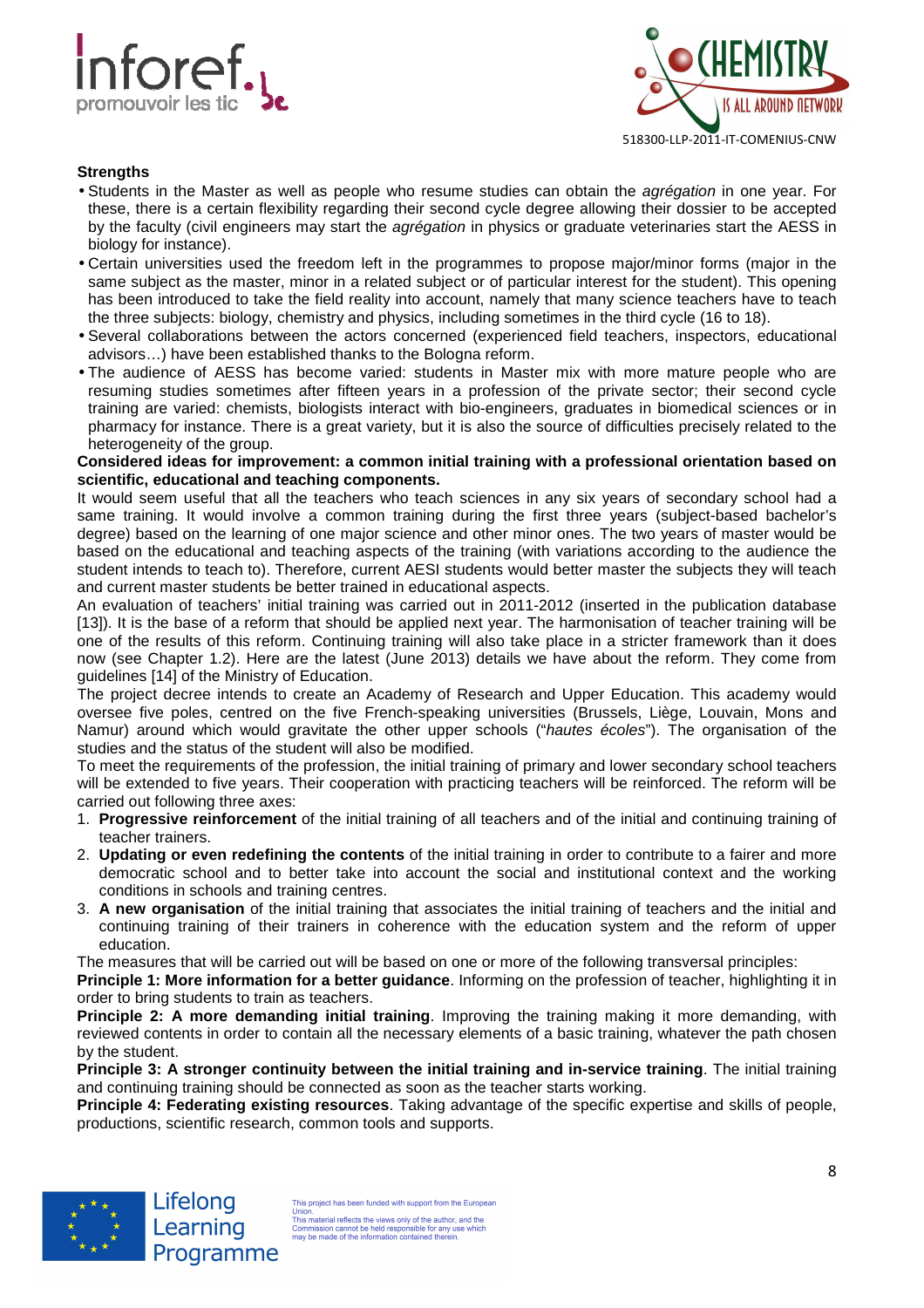



**Principle 5: Supporting collaborations between all the actors**. Developing and institutionalising all the places where actors of every – action and decision – level meet and share questions, difficulties, practices and good experiences. Developing the idea of co-training between all the trainers and practising teachers concerned by the same future teachers.

**Principle 6: Developing a "mirroring" reform**. Applying the reform to teacher trainers.

There are several categories of concrete measures, originating among other from the participative evaluation of the initial training [13]. Those measures concern:

- 1. The organisations and path of initial training;
- 2. The contents of the initial training;
- 3. The audience of the initial training;
- 4. The trainers in initial training;
- 5. The occupation(s) of education;
- 6. The possibilities of cooperation and co-training in initial training;
- 7. The beginning of new teachers;
- 8. The funding;
- 9. The management.

Some of the measures can be carried out within a short delay (2014) while others will be planned in the middle or long term.

#### **3. The Impact of the Project on Teacher Training**

The project made it possible to gather together teachers from various backgrounds: secondary school teachers, university teachers, teacher trainers and experts. They could share experience and ideas, evoke possibilities of improvement in teacher training. The latest workshop provided the chance to introduce the reform of initial training to the teachers.

The papers and publications on the portal gave ideas to the teachers; the section on teacher training was of greater interest for teacher trainers as initial training is about to be reformed. Secondary teachers were more interested in the teaching resources, although these apply to students' motivation more than to teacher training.

Within the framework of the project, one of our experts in collaboration with Inforef created a lesson sequence on the chemical reaction using ICT and the interactive whiteboard. As part of continuing training at IFC (see section on in-career training), teachers are trained to use this resource (included in the portal database) and to integrate it in their lessons.

Within the framework of the project, Inforef took contact with a teacher trainer at the University of Liège (which has since then become an associated partner) who is involved in another European project on chemistry education. He will provide expertise during the third year of the project and will involve his students (future chemistry teachers).

#### **4. Conclusions**

The project made it possible to gather together teachers from different countries and various backgrounds: secondary school teachers, university teachers, teacher trainers and experts. They could share experience and ideas, evoke the strengths and weaknesses of teacher initial training and the possibilities of improvement thereof.

The workshop provided the chance to introduce the reform of initial training to the teachers in the Frenchspeaking Community "Fédération Wallonie-Bruxelles". The project reform intends to extend the training cycle in colleges in order to harmonise it with university training and to build new frames of reference of skills. All secondary school teachers would therefore be trained in the same way. This approach has to redefine the profession of teacher in its multiple missions: pedagogic, didactic and as a social and cultural partner.

Teaching resources: existing resources have been tested by chemistry teachers and future teachers. The project has also provided the chance to create and test new sequences using ICT and the interactive whiteboard. These new resources correspond to the curricula of chemistry courses in secondary schools. Actually, computer technologies are not included in the official curriculum of initial training and this explains the greater interest for teachers in the section of the database of "teaching resources".

During the third year of the project, teachers from different level will be involved in the exploitation and testing of the resources in their classroom.